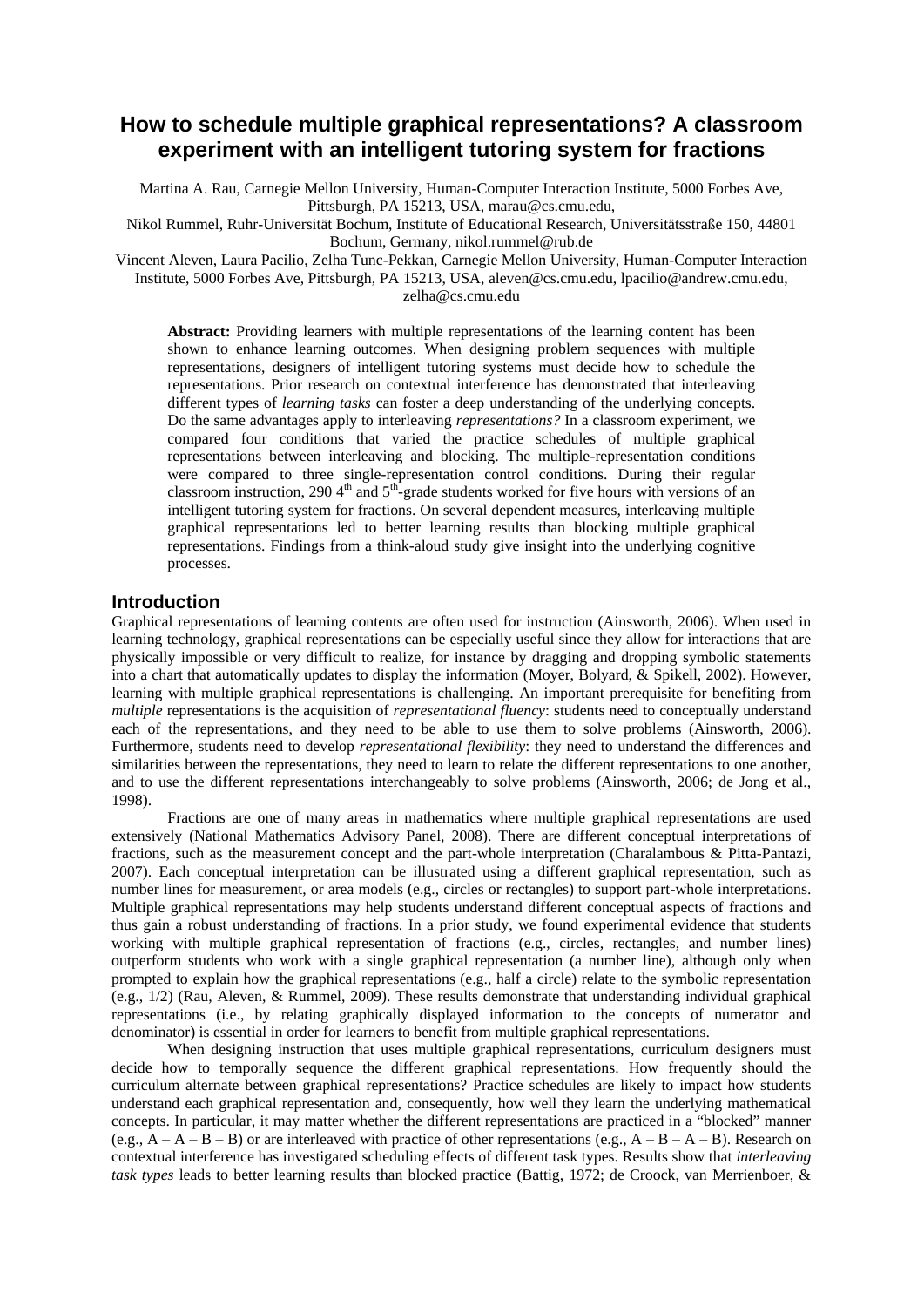Paas, 1998). A common interpretation of this finding is that interleaved practice encourages deep processing (de Croock et al., 1998). Since students cannot hold all relevant knowledge in working memory, they must reactivate task-specific knowledge as it comes up again in the task sequence. Another interpretation is that when frequently switching between task types, students will be more likely to abstract a common principle from the tasks than when switching infrequently between them (de Croock et al., 1998). They can do so, for instance, by comparing different task types to one another.

Against the background of research on blocking versus interleaving different task types, one could hypothesize that *interleaving* practice with different *graphical representations* (i.e. switching frequently between them) may lead to deeper processing of conceptual fractions knowledge and may encourage students to abstract a robust conceptual understanding from the multiplicity of graphical representations. These processes may help students acquire representational flexibility. On the other hand, our own previous work (Rau et al., 2009) leads to the hypothesis that developing representational fluency (i.e., coming to understand each single representation) may be a prerequisite for developing representational flexibility. Blocked practice with the representations may be successful in promoting representational fluency because it provides students with the opportunity to become fluent with one graphical representation before starting to work with a second graphical representation. This could be achieved by switching infrequently or with moderate frequency between the representations. If representation flexibility builds on representational fluency, as just argued, then students may benefit most from a condition that gradually moves from blocking to an increasingly interleaved schedule of multiple graphical representations.

To test the hypotheses mentioned above, we compared four conditions that varied the practice schedules of multiple graphical representations in a classroom experiment. Students in all conditions worked on the same problems, but multiple graphical representations were presented either in a blocked, moderately interleaved, fully interleaved, or increasingly interleaved manner. We also employed three single graphical representation control conditions in which students worked either with only a circle, a rectangle, or a number line. These control conditions allow us to replicate the results from our first study (which, as mentioned showed advantages for learning with multiple graphical representations over learning with a number line; see Rau, et al., 2009) and to extend this finding to working with only area models. In order to gain insights into the cognitive processes underlying the most successful practice schedule, we additionally conducted a small think-aloud study. We report the results of the think-aloud study after discussing the results from the classroom experiment.

We investigated the effects of interleaving multiple graphical representations in the context of a proven intelligent tutoring system technology, namely Cognitive Tutors (Koedinger & Corbett, 2006). Cognitive Tutors have a proven track record in improving students' mathematics achievement (Koedinger & Corbett, 2006). We developed several versions of an example-tracing tutor for fractions learning, using Cognitive Tutor Authoring Tools (Aleven et al., 2009). This type of tutor behaves like a Cognitive Tutor but relies on examples of correct and incorrect solution paths rather than on a cognitive model. The design of the fractions tutor was informed by results from our previous studies (Rau, Aleven, & Rummel, 2009; 2010), and by small-scale user studies.

## **Experimental Study**

We investigated the effects of blocking versus interleaving multiple graphical representations in a classroom experiment. We expected that interleaving multiple graphical representations of fractions would enhance the acquisition of representational flexibility whereas blocking and moderately interleaving representations would enhance the acquisition of representational fluency. We expected that increasingly interleaving representations would be most successful if representational flexibility builds on representational fluency.

#### Methods

The tutors used in the study included three interactive graphical representations of fractions: circles, rectangles, and number lines (Figure 1). Our fractions tutor curriculum covered six task types: identifying fractions from multiple graphical representations, making multiple graphical representations of symbolic fractions, reconstructing the unit from unit fractions, reconstructing the unit from proper fractions, identifying improper fractions from multiple graphical representations, and making multiple graphical representations of improper fractions. The tutoring system takes a conceptually-focused approach in introducing fractions. A common theme throughout the fractions tutor was the unit of the fraction (i.e., what the fraction is taken of). The concept of the unit is being introduced in the first task types, and revisited during the later task types as students learn about improper fractions. Figure 2 shows an example of a problem in which students make circle representations for two given symbolic fractions and are then prompted to reflect on the relative size of the two fractions.

Students solved each problem by interacting both with symbols and with interactive graphical representations. Students manipulated the graphical representations in various ways: by clicking on fraction pieces to highlight them, by dragging and dropping fraction pieces, and through buttons to change the partitioning of the graphical representations. The tutor interfaces updated interactively after each step to show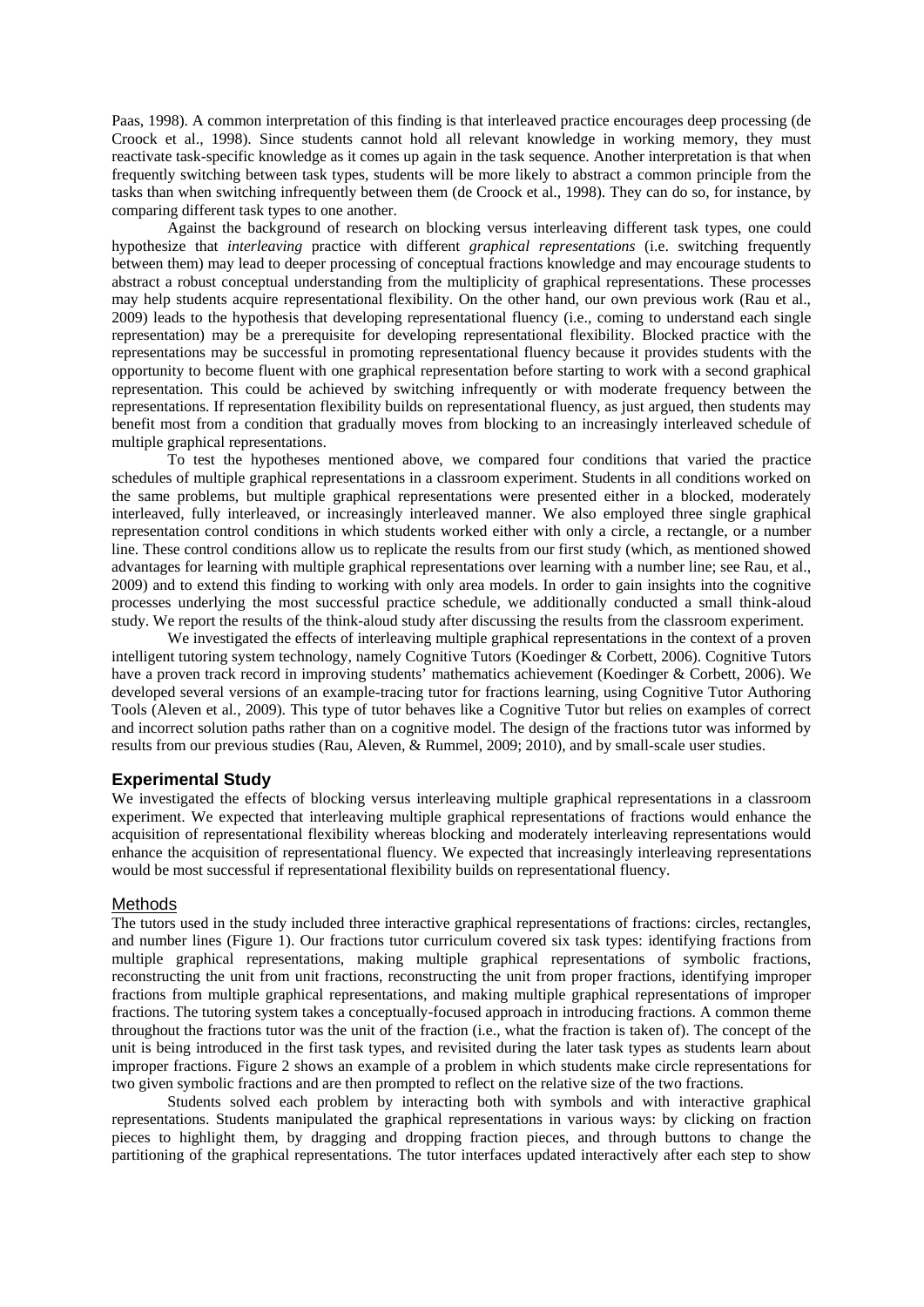the next step to work on, and to emphasize parts of the graphical representations that were conceptually relevant for the subtask at hand through color-highlighting.

Students received error feedback and hints on all steps. Error feedback messages were designed to make students reconsider their answer using the multiple graphical representations, or by reminding them of a previously introduced principle. Hint messages provided conceptually oriented help in relation to the graphical representation. Each problem included conceptually oriented prompts to help students relate the multiple graphical representations to the symbolic notation of fractions. We found these prompts to be effective in an earlier experimental study (Rau et al., 2009).



Figure 2. Making a circle given a symbolic fraction, combined with prompts to compare the two fractions. Reflection prompts are implemented with drop-down menus shown in the bottom half of each problem.

A total of 587  $4<sup>th</sup>$ - and  $5<sup>th</sup>$ -grade students from six different schools (31 classes) participated in the study during their regular mathematics instruction. We excluded students who missed at least one test day, and who completed less than 67% of all tutor problems (to ensure that students in the multiple graphical representations conditions encountered all three graphical representations). This results in a total of  $N = 290$  ( $n =$ 63 in blocked,  $n = 53$  in moderate,  $n = 52$  in fully interleaved,  $n = 62$  in increased,  $n = 21$  in single-circle,  $n = 20$ in single-rectangle,  $n = 19$  in single-number-line).

Prior to working on the fractions tutor, students completed a pretest. The pretest took about 30 minutes. On the following day, all students started working with the fractions tutor. Students accessed the tutoring system from the computer lab at their schools and worked on the tutor for fractions for about five hours as part of their regular math instruction for five to six consecutive school days (depending on the length of the respective school's class periods). All students worked on the fractions tutor at their own pace, but the time students spent with the system was held constant across classrooms and across experimental conditions. On the day following the tutoring sessions, students took the immediate posttest which took about 30 minutes to complete. Seven days after the posttest, students completed an equivalent delayed posttest.

Figure 3 illustrates the practice schedules of task types and graphical representations for the four multiple graphical representations conditions. In all conditions, students worked through the same sequence of task types and fraction problems, and switched task types after every 9 of a total of 108 problems. Each task type was revisited three times. This procedure corresponds to the most successful level of interleaving task types in our prior experiment (Rau et al., 2010). We randomly assigned students to one of seven conditions. In the *blocked* condition, students switched graphical representations after 36 problems. In the *moderate* condition,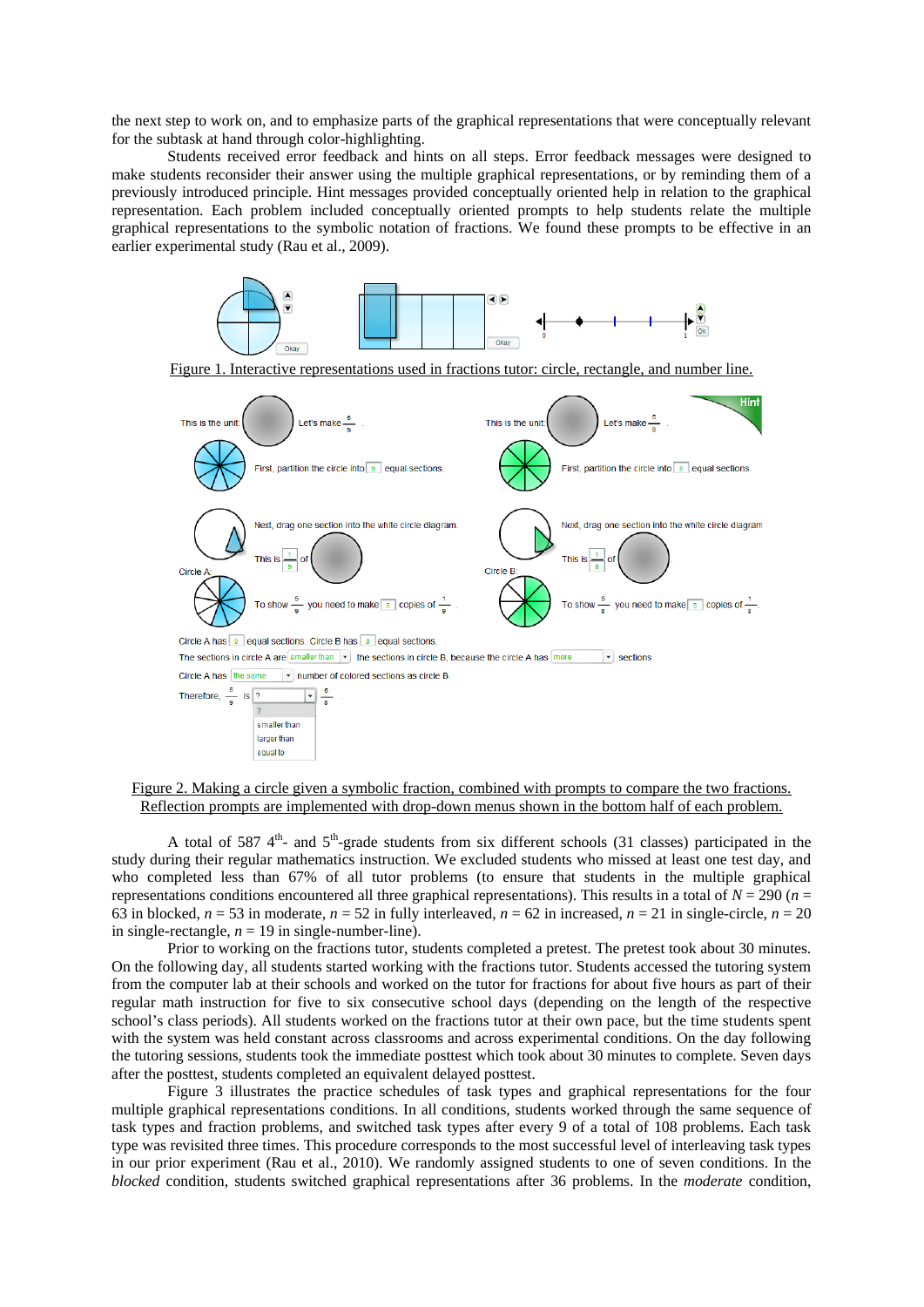students switched representations after every six problems. In the *fully interleaved* condition, students switched representations after each problem. In the *increased* condition, the length of the blocks was gradually reduced from twelve problems at the beginning to a single problem at the end. To account for possible effects of the order of graphical representations, we randomized the order in which students encountered the graphical representations. Finally, students in the three single graphical representation conditions worked on all tutor problems with only the circle, the rectangle, or the number line, respectively.



Figure 3: Practice schedule for multiple graphical representations conditions for all six task types. Each task type was revisited three times. Task types are indicated by numbers 1-6, representations are indicated by the different shapes.

We assessed students' knowledge of fractions at three test times. Three equivalent test forms were created, and we randomized the order in which they were administered. The tests included four knowledge types: fluency with area models (i.e., circles and rectangles), fluency with the number line, conceptual transfer and procedural transfer. The fluency items included identifying fractions given a graphical representation, making a graphical representation given a symbolic fraction, and recreating the unit given a graphical representation of both unit fractions and proper fractions. Conceptual transfer items included proportional reasoning questions with and without graphical representations. Procedural transfer items included comparison questions with and without graphical representations. The theoretical structure of the test (i.e., the four knowledge types just mentioned) resulted from a factor analysis performed on the pretest data. Test items including the number line seemed to be more challenging for students than area models.

## Analysis

As mentioned, we analyzed the data of  $N = 290$  students. There was no significant difference between conditions with respect to the number of students excluded  $(\chi^2 < 1)$ . There were no significant differences between conditions at pretest for any dependent measure, *p*s > .10. There was no significant effect for order of multiple graphical representations for any dependent measure,  $F(5, 285) = 1.56$ ,  $p_s > 0.10$ .

We used a hierarchical linear model (HLM, see Raudenbush & Bryk, 2002) with four nested levels to analyze the data. We modeled performance on the tests for each student (level 1), differences between students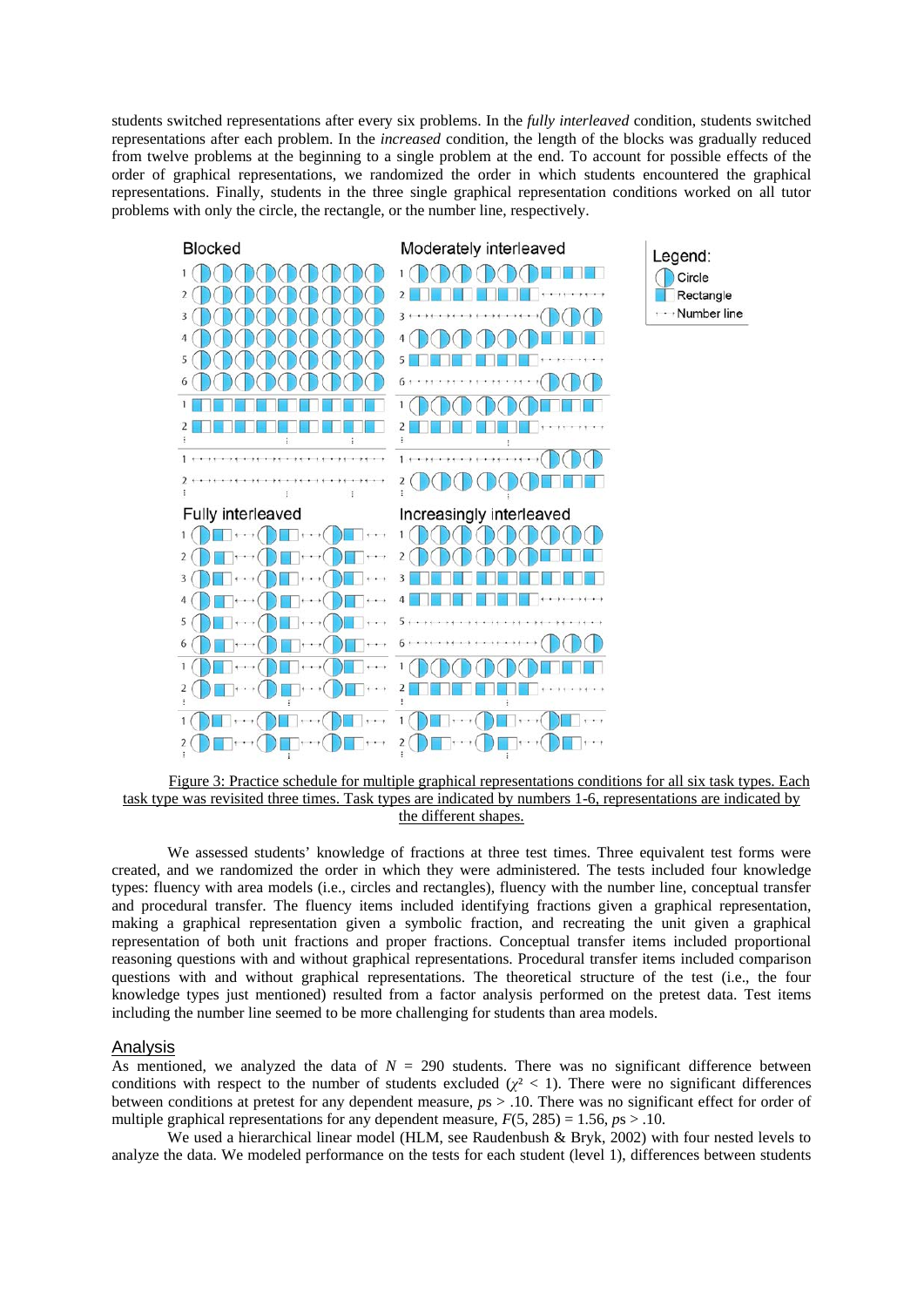nested within classes (level 2), differences between classes nested within schools (level 3), and differences between schools (level 4). More specifically, the following HLM model was fitted to the data:

 $score_{ij} = test_j + condition_i + test_j * condition_i + preScore_i + preScore_i * condition_i + numProblems_i + 1)$  $student(class)_{i} + class(school)_{i} + school_{i}$ ,

with the dependent variable score<sub>ij</sub> being student<sub>i</sub>'s score on the dependent measures at test<sub>j</sub> (i.e., immediate or delayed posttest). In order to analyze whether students with different levels of prior knowledge benefit differently from our conditions, we included students' pretest scores as a covariate (preScore<sub>i</sub>), and modeled the interaction of pretest score with condition (preScore<sub>i</sub>\*condition<sub>i</sub>).

Since the HLM described in (1) uses students' pretest scores as a covariate, it does not allow us to analyze whether students in the various conditions improved from pretest to immediate and delayed posttest. To analyze learning gains, we included pretest score in the dependent variable, yielding:

 $score_{ij} = test_j + condition_i + test_j * condition_i + numProblems_i + student(class)_i + class(school)_i + 2)$ schooli,

with the dependent variable score<sub>ii</sub> being student<sub>i</sub>'s score on the dependent measures at test<sub>i</sub> (i.e., pretest, immediate posttest, or delayed posttest).

We used planned contrasts and post-hoc comparisons to clarify results from the HLM analysis. All reported *p*-values were adjusted using the Bonferroni correction for multiple comparisons.

Table 1: Improvement of test scores at immediate posttest (post) over pretest (pre) and delayed posttest (delayed) over pretest by knowledge types and conditions.

| <b>Condition</b> | <b>Effect</b> | <b>Fluency with</b><br>area models | <b>Fluency with the</b><br>number line | <b>Conceptual</b><br>transfer | <b>Procedural transfer</b> |
|------------------|---------------|------------------------------------|----------------------------------------|-------------------------------|----------------------------|
| blocked          | post > pre    | n.s.                               | n.s.                                   | $p < .05, d = .42$            | n.s.                       |
|                  | delayed > pre | $p < .05, d = .52$                 | $p < .01, d = .39$                     | $p < .05, d = .39$            | n.s.                       |
| moderately       | post > pre    | n.s.                               | n.s.                                   | $p < .05, d = .29$            | n.s.                       |
| interleaved      | delayed > pre | n.s.                               | $p < .01, d = .50$                     | $p < .05, d = .30$            | $p < .05, d = .45$         |
| fully            | post > pre    | $p < .05, d = .45$                 | $p < .01, d = .51$                     | $p < .01, d = .34$            | n.s.                       |
| interleaved      | delayed > pre | $p < .05, d = .38$                 | $p < .01, d = .75$                     | $p < .01, d = .60$            | n.s.                       |
| increasingly     | post > pre    | $p < .05, d = .38$                 | $p < .01, d = .43$                     | n.s.                          | n.s.                       |
| interleaved      | delayed > pre | $p < .05, d = .55$                 | $p < .01, d = .46$                     | n.s.                          | n.s.                       |
| single-          | post > pre    | n.s.                               | n.s.                                   | n.s.                          | n.s.                       |
| circle           | delayed > pre | n.s.                               | n.s.                                   | n.s.                          | n.s.                       |
| single-          | post > pre    | n.s.                               | n.s.                                   | n.s.                          | n.s.                       |
| rectangle        | delayed > pre | n.s.                               | n.s.                                   | n.s.                          | n.s.                       |
| single-          | post > pre    | n.s.                               | n.s.                                   | n.s.                          | n.s.                       |
| number-line      | delayed > pre | n.s.                               | n.s.                                   | n.s.                          | n.s.                       |

Table 2: Differences between conditions at immediate posttest (post) and delayed posttest (delayed) by type of knowledge. "n.s." indicates non-significant results. "-" indicates that no post-hoc comparisons were computed.

| <b>Effect</b>                             | <b>Test</b> | <b>Fluency with</b><br>area models | <b>Fluency with</b><br>number line | <b>Conceptual</b><br>transfer | <b>Procedural</b><br>transfer |
|-------------------------------------------|-------------|------------------------------------|------------------------------------|-------------------------------|-------------------------------|
| fully interleaved > blocked, moderately   | post        |                                    | n.s.                               | n.s.                          |                               |
| interleaved, increasingly interleaved     | delayed     |                                    | n.s.                               | $p < .05, d = .33$            |                               |
| increasingly interleaved > blocked,       | post        | $p < .10, d = .30$                 |                                    |                               |                               |
| moderately interleaved, fully interleaved | delaved     | $p < .10, d = .30$                 |                                    | $\overline{\phantom{0}}$      |                               |
| moderately interleaved > blocked, fully   | post        |                                    |                                    |                               | n.s.                          |
| interleaved, increasingly interleaved     | delaved     |                                    |                                    |                               | n.s.                          |

#### Results

To investigate whether students learned from the fractions tutor, we analyzed learning gains using the simpler HLM described in formula (2). The main effect of test time was significant for fluency with the number line, *F*(2, 867) = 20.09, *p* < .01, partial  $\eta$ <sup>2</sup> = .03, for fluency with area models, *F*(2, 867) = 17.54, *p* < .01,  $\eta$ <sup>2</sup> = .02, conceptual transfer,  $F(2, 867) = 38.78$ ,  $p < .01$ , partial  $\eta^2 = .03$ , and marginally significant for procedural transfer,  $F(2, 867) = 2.84$ ,  $p < .10$ , partial  $\eta^2 = .01$ . The interaction between test time and condition was significant for fluency with area models  $F(12, 862) = 2.06$ ,  $p < .05$ , partial  $n^2 = .01$ . These results show that students (regardless of condition) improved on fluency with the number line, area models, procedural and conceptual transfer. On fluency with area models, students' learning gains also depended on the condition.

To further clarify these results, we computed post-hoc comparisons that compared students' scores at the immediate posttest and the delayed posttest compared to the pretest, respectively. Table 1 provides a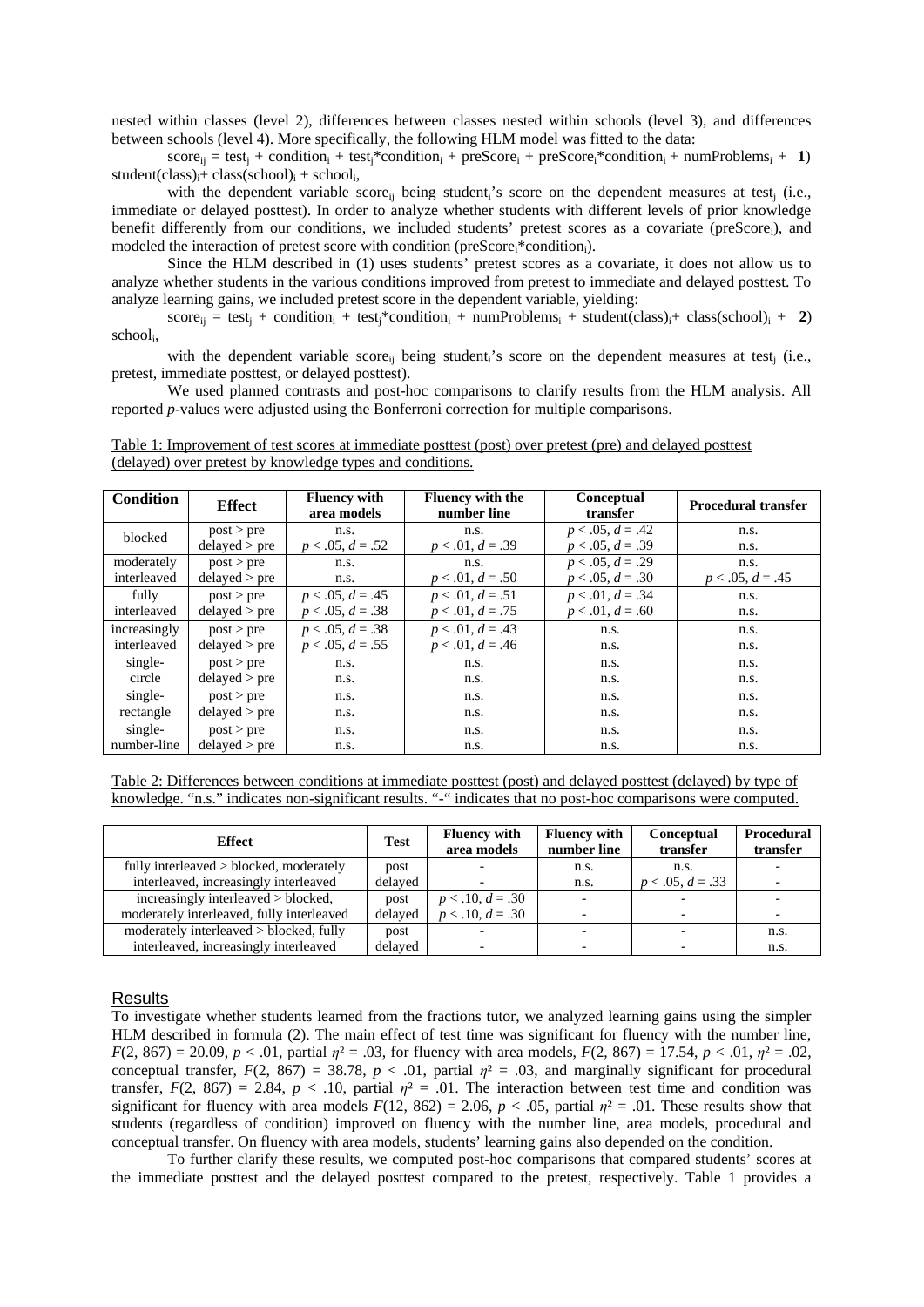summary of these post-hoc comparisons. Generally, we found significant learning gains at the delayed posttest for most of the multiple graphical representations conditions on fluency with area models, fluency with the number line, and conceptual transfer. On procedural transfer, only the moderate condition showed significant learning gains at the delayed posttest. Finally, we found no significant learning gains for the single graphical representation conditions except for the single-circle condition at the delayed posttest on conceptual transfer.

To analyze the effect of practice schedules of multiple graphical representations, we computed the HLM presented in formula (1) for only the multiple graphical representations conditions. There was no significant main effect of condition on any posttest scale, indicating that there was no global effect of practice schedules of multiple graphical representations across immediate and delayed posttests. An interaction between test time and condition was marginally significant for fluency with area models,  $F(3, 867) = 2.57$ ,  $p < 0.10$ ,  $n^2 = 0.57$ .01, indicating that the effect of practice schedules depends on test time. The interaction between pretest score and condition was marginally significant for conceptual transfer,  $F(3, 219) = 2.52$ ,  $p < .10$ ,  $\eta^2 = .02$ , demonstrating that students with different pretest scores benefit from different practice schedules.

To clarify the interaction between test time and condition, we used post-hoc comparisons separately for the immediate and the delayed posttest. To limit the number of comparisons, we only compared the most successful multiple graphical representations condition against the other three multiple graphical representations conditions, as summarized in Table 2. We found some support for a benefit of interleaving multiple graphical representations: the fully interleaved condition significantly outperformed the blocked, the moderately interleaved, and the increasingly interleaved conditions on conceptual transfer at the delayed posttest. Furthermore, we found a marginally significant advantage for the increasingly interleaved condition over the blocked, moderately interleaved, and fully interleaved conditions on fluency with the number line at the immediate and the delayed posttests.

To clarify the interaction between pretest score and condition on proportional reasoning items, we computed post-hoc comparisons for students with extremely low or high pretest scores. For students with a pretest score of 15%, 20%, and 25%, we found a significant advantage for the interleaved over the blocked condition ( $ps < .05$ ). We found no differences for high prior knowledge students.

To analyze the difference between multiple graphical representations conditions and the single graphical representation conditions, we computed the HLM described in formula (1). We used planned contrasts to compare the multiple graphical representations conditions to the single graphical representation conditions. We found a significant advantage for the multiple graphical representations conditions over the single graphical representation conditions for number line test items at delayed posttest ( $p < .05$ ,  $d = .29$ ).

## **Think-aloud study**

In order to gain further insight into the cognitive processes underlying the benefits of the interleaved practice schedules, we conducted a small-scale think-aloud study with six students who worked on the fully interleaved version of the tutoring system. As argued above, one hypothesized mechanism is that interleaved practice leads students to abstract across multiple graphical representations, for instance by comparing them to one another. Alternatively, it has been hypothesized that interleaved practice leads to the reactivation of representationspecific knowledge. Specifically, we were interested in what kinds of spontaneous comparisons students are making between the graphical representations, at what points in the curriculum they make comparisons, and whether students who fail to make spontaneous comparisons can be prompted to do so.

#### Methods

Six  $5<sup>th</sup>$ -grade students participated in the think-aloud study. The think-aloud study was conducted in our laboratory and included three sessions. During the first session, students took the same pretest that was used in our experimental study. The pretest took about 30 minutes to complete. During the second session, students worked for one hour on a subset of problems taken from the interleaved version of the tutoring system while being prompted to think aloud, following the procedure described in Ericsson and Simon (1984). In the third session, students worked with similar tutor problems for one hour while being prompted to relate the different graphical representations to one another. We varied the type of prompts based on a within-subjects design: the prompt questions were either implicit (i.e., without directly prompting comparisons between the representations; e.g. "How is this problem the same as the last two you did?" or "How is this problem different from the last one you did?"), or explicit (i.e., directly referring to aspects that the different representations share; e.g., "What is the unit in the circle / rectangle / number line?" or "How are the rectangle and the circle and the number line the same / different?"). All students received two implicit prompts and four explicit prompts, in a fixed sequence.

Students' utterances were recorded and transcribed. We combined top-down and bottom-up approaches in developing a coding scheme: the experimenters identified types of comparisons that students might make prior to the think-aloud study, and then refined the coding scheme after viewing the transcripts from the thinkaloud study. Comparisons between graphical representations were coded as surface comparisons if they either referred to the color of the representation, the shape of the representation, or the action performed on the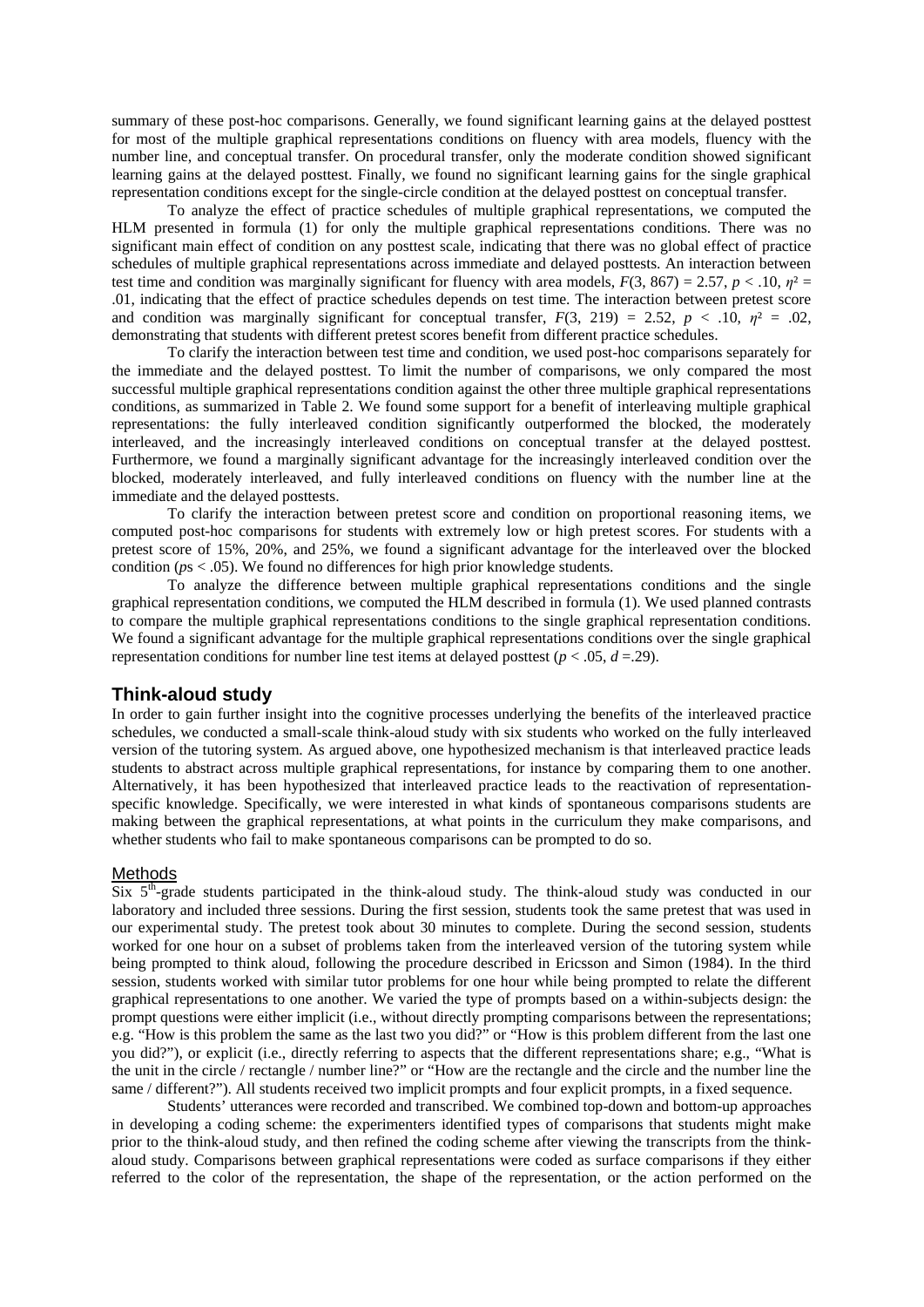representation (e.g., dragging and dropping). Comparisons were coded as conceptual if they referred to the corresponding features of the representations (i.e., numerator, denominator, unit), or the magnitude represented.

#### Results and Discussion

The results from the pretest indicate that all students had a good understanding of fractions. During the spontaneous comparison phase of the think-aloud study, we found only five instances of comparisons. These five comparisons were uttered by five of the six students. All five comparisons were surface comparisons.

When prompted to compare the different representations, students generated 138 instances of comparisons overall. Table 3 summarizes the average number of comparisons coded as surface and conceptual comparisons per implicit and explicit prompt. Given the small number of students, a statistical test on the types of comparisons in response to implicit and explicit prompts is not warranted. Table 3 shows that students generated substantially more surface than conceptual comparisons per prompt. We can also see that the implicit prompts yielded most of the surface comparisons, but almost none of the conceptual comparisons. In contrast, explicit prompts seem to have yielded more of the conceptual comparisons and fewer of the surface comparisons, compared to the implicit prompts.

Table 3: Average number of surface and conceptual comparisons per implicit and explicit prompts.

|                | <b>Implicit prompts</b> | <b>Explicit prompts</b> |      |
|----------------|-------------------------|-------------------------|------|
| <b>Surface</b> | 4.17                    | 222<br>ن ل              | 2.94 |
| Conceptual     | 0.58                    | .63                     | 1.28 |
|                | 2.38                    | .98                     |      |

# **Conclusions**

Taken together, the results from the experiment demonstrate significant learning gains for students who worked with a tutoring system that supports learning with multiple graphical representations of fractions, but not for those students who worked with only a single graphical representation. The gains persist until one week after the study when we administered the delayed posttest. Learning gains were found for students in all multiple graphical representations conditions on all posttest scales except procedural transfer. The fact that students' performance on procedural transfer does not improve may be due to the fact that comparing fractions was not the focus of the tutor, and that the comparison tasks in the procedural transfer items were too difficult for students. We did not find evidence for learning in the single representation groups. The lack of learning gains in the single representation control conditions demonstrates that the learning gains in the other conditions are not due to practice effects with the test format. Furthermore, the finding that the multiple graphical representations conditions outperform the single graphical representation conditions on number line items at the delayed posttest suggests an advantage of learning with multiple graphical representations over learning with a single graphical representation. Taken together with the lack of learning gains in the single representation conditions, these results replicate our earlier finding that multiple graphical representations lead to better learning of fractions than a single graphical representation (Rau et al., 2009), and extend this finding from working with a number line only to working with circles or rectangles only.

We argued that interleaving multiple graphical representations may help students acquire representational flexibility, whereas blocking graphical representations will help students acquire fluency with each representation. Our results confirm that the practice schedule for learning with multiple graphical representations matters: interleaving multiple graphical representations enhances the acquisition of representational flexibility as assessed by the conceptual transfer scale of the test – in particular for students with low prior knowledge. On the other hand, we did not find differences between experimental conditions for representational fluency (i.e., on area model and number line items) – with the exception of a marginally significant advantage of the increasingly interleaved condition on fluency with area models. Our results therefore suggest that students in all multiple representations conditions were able to acquire representational fluency from the tutoring system; and that – contrary to our hypothesis – blocking graphical representations does not contribute to the development of representational fluency. We hypothesized that interleaving graphical representations will promote the acquisition of representational flexibility. The significant advantage of the fully interleaved condition on conceptual transfer supports this hypothesis. Reasoning that representational flexibility may build on representational fluency, we had hypothesized that increasingly interleaving representations is the best option. Our findings do not support this hypothesis. Rather, the finding that especially low prior knowledge students benefit from fully interleaved representations may suggest that developing representational flexibility is particularly important for novice learners and that, perhaps, representational flexibility is a prerequisite for the development of representational fluency. Although more research is needed to investigate whether our findings generalize to other domains, based on our findings we can carefully conclude that designers of intelligent